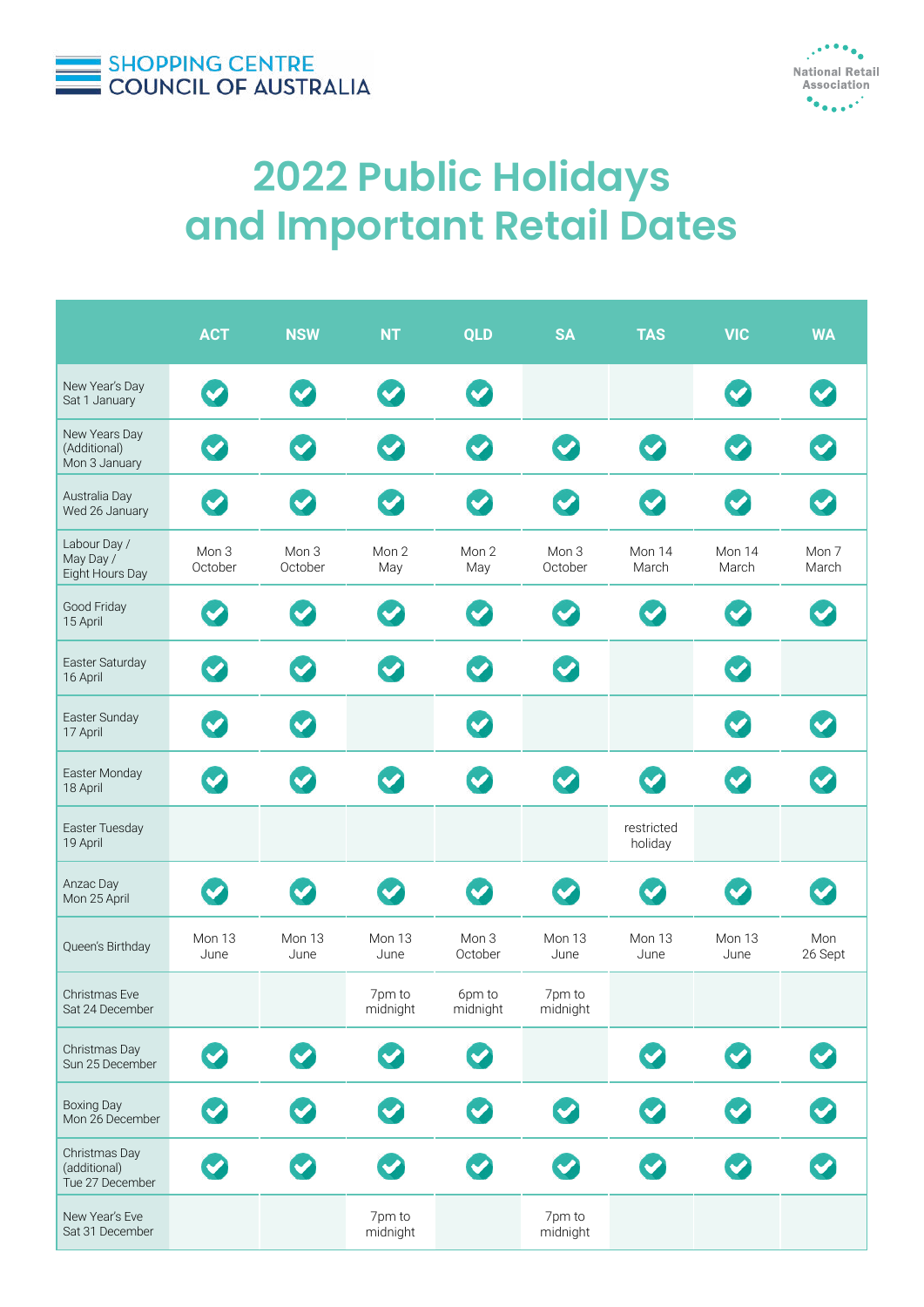



## **State Public Holidays**

| <b>ACT</b> | Canberra Day - Monday 14 March<br>Reconciliation Day - Monday 30 May |
|------------|----------------------------------------------------------------------|
| <b>NSW</b> | Bank Holiday - Monday 1 August                                       |
| <b>NT</b>  | Picnic Day - Monday 1 August                                         |
| <b>QLD</b> | Royal Queensland Show - Wednesday 10 August<br>(Brisbane Area Only)  |
| <b>SA</b>  | Adelaide Cup Day - Monday 15 March                                   |
| <b>TAS</b> |                                                                      |
| <b>VIC</b> | Melbourne Cup - Tuesday 1 November                                   |
| <b>WA</b>  | Western Australia Day - Monday 6 June                                |

## **Other Important Dates**

| <b>JANUARY</b>                                                                                                    | <b>FEBRUARY</b>                                                                                                       | <b>MARCH</b>                                                     | <b>APRIL</b>                                                                                                       | <b>MAY</b>                                                                                                                                | <b>JUNE</b>                                                        |
|-------------------------------------------------------------------------------------------------------------------|-----------------------------------------------------------------------------------------------------------------------|------------------------------------------------------------------|--------------------------------------------------------------------------------------------------------------------|-------------------------------------------------------------------------------------------------------------------------------------------|--------------------------------------------------------------------|
| Back to School<br>28 Jan (NSW)<br>31 Jan<br>(SA, WA, NT, ACT, VIC)                                                | Back to School<br>7 Feb(QLD)<br>9 Feb (TAS)<br>Lunar New Year<br>Tue 1 February<br>Valentine's Day<br>Mon 14 February | International<br>Women's Day<br>Tue 8 March                      | April Fools<br>Fri 1 April<br>Daylight Savings Time<br>Sun 3 April<br>Earth Day<br>Fri 22 April                    | Mother's Day<br>Sunday 8 May                                                                                                              | Winter Sales /<br><b>EOFY Sales</b>                                |
| <b>JULY</b>                                                                                                       | <b>AUGUST</b>                                                                                                         | <b>SEPTEMBER</b>                                                 | <b>OCTOBER</b>                                                                                                     | <b>NOVEMBER</b>                                                                                                                           | <b>DECEMBER</b>                                                    |
| NAIDOC Week<br>Start Sun 3 July<br>Amazon Prime Day<br>(TBC)<br>International<br>Day of Friendship<br>Sat 30 July |                                                                                                                       | Father's Day<br>Sun 4 September<br>R U OK Day<br>Thu 8 September | World Teachers Day<br>Wed 5 October<br>World Mental<br>Health Day<br>Mon 10 October<br>Halloween<br>Mon 31 October | <b>AMEX Shop Small</b><br>November<br>Singles Day<br>Fri 11 November<br><b>Black Friday</b><br>25 November<br>Cyber Monday<br>28 November | Green Monday<br>12 December<br>Boxing Day Sales<br>Mon 26 December |